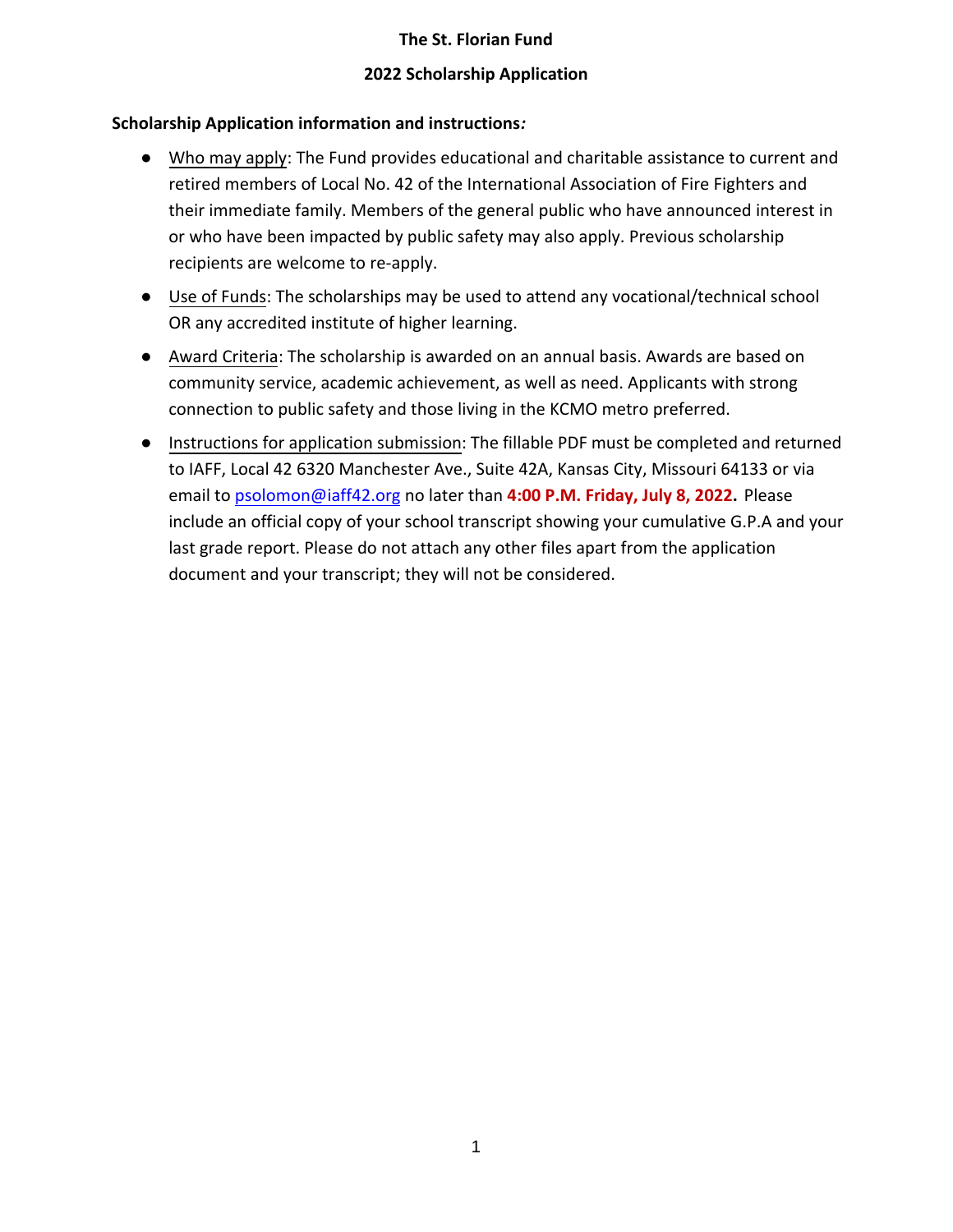# **2022 Scholarship Application**

| D.O.B.: Month_____ Day_____ Year_____                      |                                                                                                                                                                      |  |
|------------------------------------------------------------|----------------------------------------------------------------------------------------------------------------------------------------------------------------------|--|
|                                                            | Are you a past or present member of Local 42? __________________________________                                                                                     |  |
| 2. Information is for the past/present member of Local 42: |                                                                                                                                                                      |  |
|                                                            |                                                                                                                                                                      |  |
|                                                            |                                                                                                                                                                      |  |
|                                                            |                                                                                                                                                                      |  |
|                                                            | 3. If you are not a family member of a current or retired member of Local No. 42, please explain<br>your interest in or how you have been impacted by public safety: |  |
|                                                            | <u> 1980 - Jan Barnett, fransk politik (d. 1980)</u>                                                                                                                 |  |
| or no. If yes:                                             | 4. Are you an immediate family member of a line of duty death in the area of public safety? Yes                                                                      |  |
|                                                            |                                                                                                                                                                      |  |
|                                                            |                                                                                                                                                                      |  |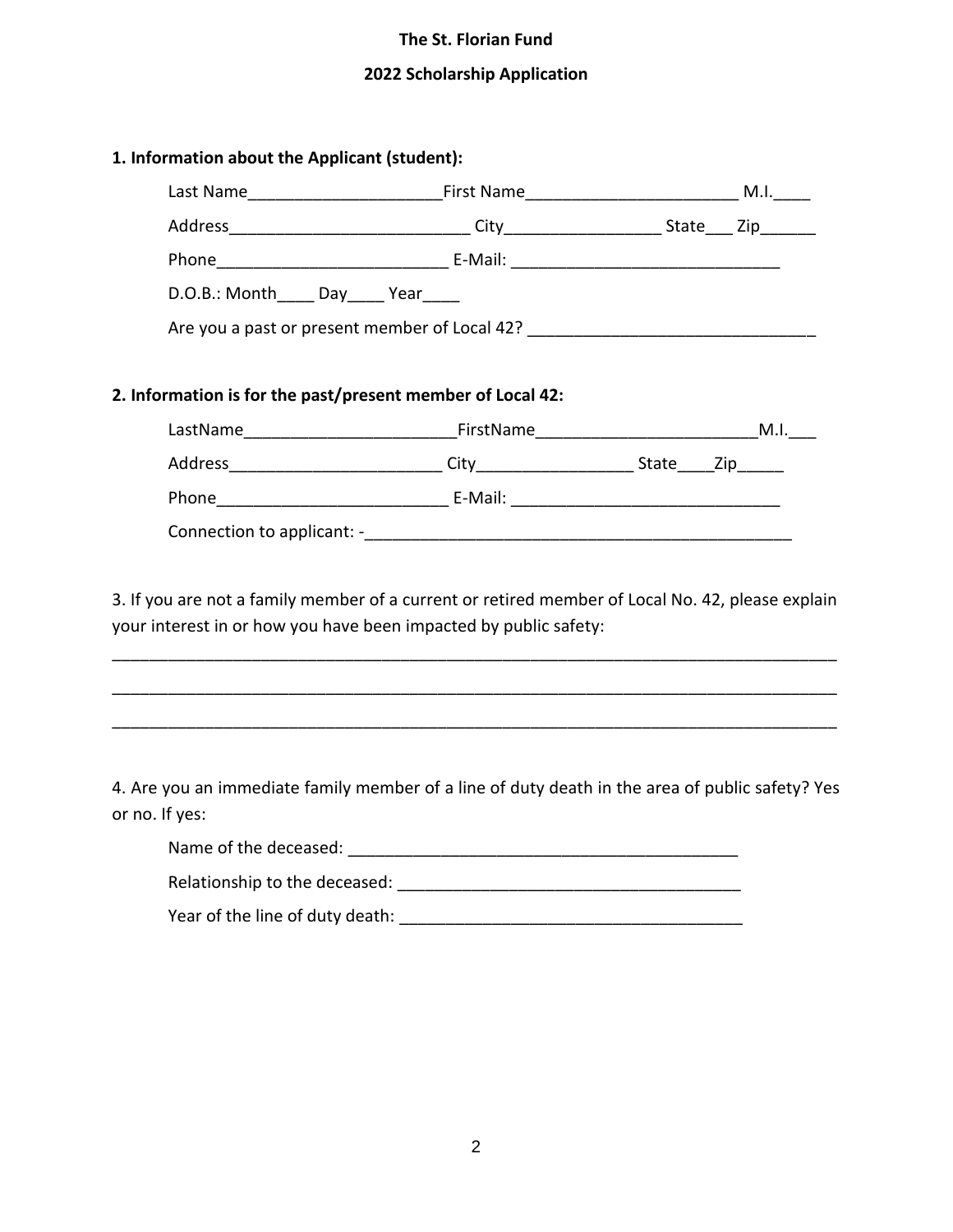## 2022 Scholarship Application

# The following information is to be completed by the Applicant only:

| 1. Academic History:                                                                           |  |
|------------------------------------------------------------------------------------------------|--|
|                                                                                                |  |
| Graduation Date: Month _______ Year __________ Class Rank (if applicable) __________ /________ |  |
|                                                                                                |  |
|                                                                                                |  |
| 2. School and Community Activities and Honors:                                                 |  |
| List activities of note in which you have participated during the past four years:             |  |
|                                                                                                |  |
|                                                                                                |  |
|                                                                                                |  |
| Indicate any special awards or academic honors (including AP classes) you may have received:   |  |
|                                                                                                |  |
|                                                                                                |  |
|                                                                                                |  |
| List all Community and volunteer activities in which you participated and received no          |  |
| remuneration. Explain the type of activity and hours completed:                                |  |
|                                                                                                |  |
|                                                                                                |  |
|                                                                                                |  |
| Indicate all community-based awards and honors:                                                |  |
|                                                                                                |  |
|                                                                                                |  |
|                                                                                                |  |

Indicate all leadership roles/positions/offices you have held: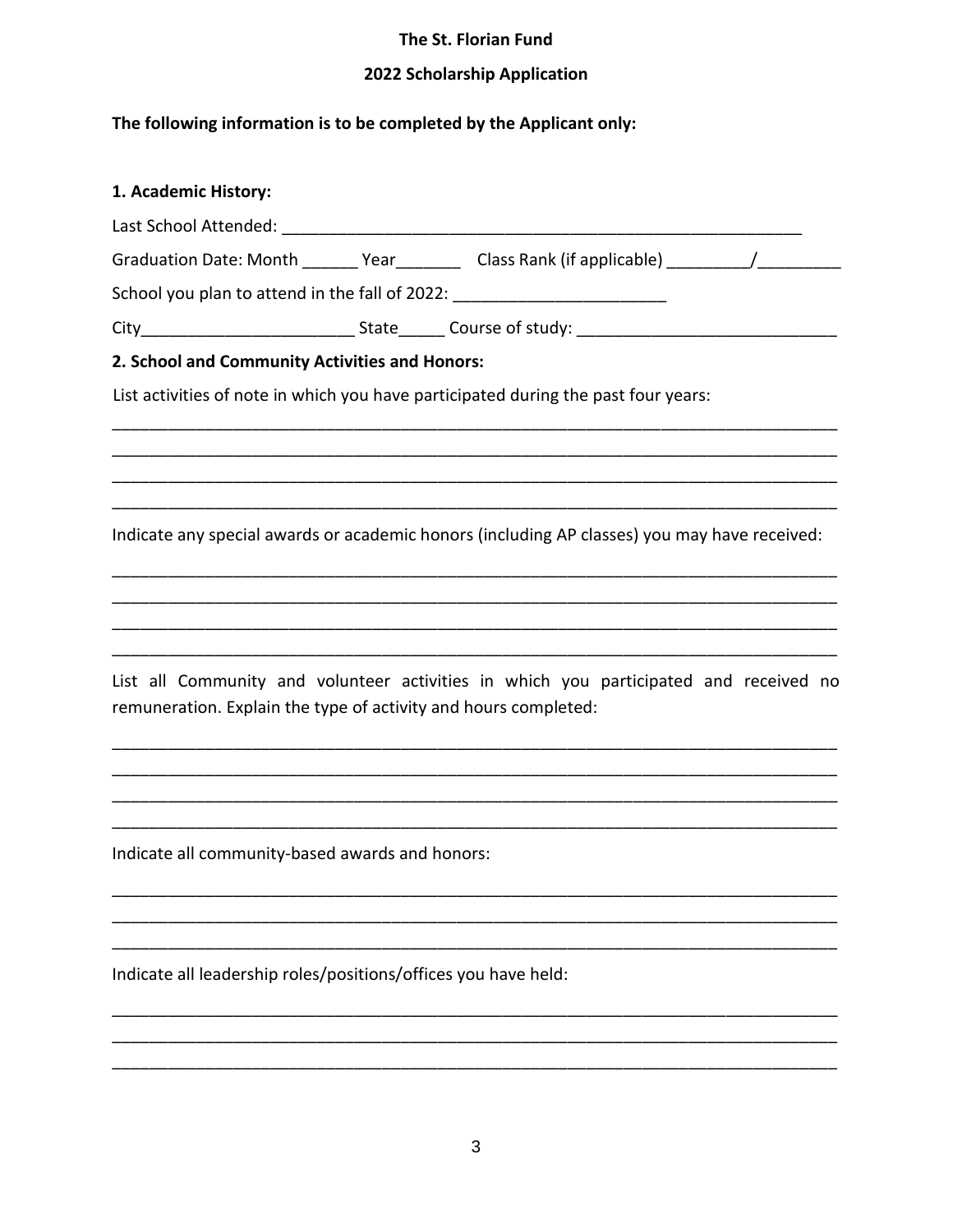#### **2022 Scholarship Application**

|  | 4. Financial Information: |
|--|---------------------------|
|--|---------------------------|

Are you presently employed?  $(Yes or No)$ 

lf yes, is it full or part time? \_\_\_\_\_\_\_\_\_\_\_\_\_\_\_\_\_\_\_\_\_\_\_\_\_\_\_\_\_\_\_\_\_\_\_\_\_\_\_\_\_\_\_\_

Are you receiving educational assistance from your parents or guardian?

What other educational assistance are you receiving (including other grants/scholarships)?

\_\_\_\_\_\_\_\_\_\_\_\_\_\_\_\_\_\_\_\_\_\_\_\_\_\_\_\_\_\_\_\_\_\_\_\_\_\_\_\_\_\_\_\_\_\_\_\_\_\_\_\_\_\_\_\_\_\_\_\_\_\_\_\_\_\_\_\_\_\_\_\_\_\_\_\_\_

Do you have dependent children? If yes, what are their ages?

Areyoutheeconomichead of household ("HOH")? \_\_\_\_\_\_\_\_\_\_\_ If not who is? \_\_\_\_\_\_\_\_\_

What is the HOH annual income? \_\_\_\_\_\_\_\_\_\_\_\_\_\_\_\_\_\_\_\_ Number in household\_\_\_\_\_\_\_\_\_\_

Are you a prior St. Florian Fund recipient? \_\_\_\_\_\_\_\_\_\_\_\_\_\_\_\_\_\_\_\_What year? \_\_\_\_\_\_\_\_\_\_\_\_\_\_\_\_\_\_\_\_\_\_\_\_\_\_\_\_\_\_\_\_\_\_\_

Are you a prior Tvedten Fund recipient? \_\_\_\_\_\_\_\_\_\_\_\_\_\_\_\_\_\_\_\_\_\_What year? \_\_\_\_\_\_\_\_\_\_\_\_\_\_

5. **Personal Statement** (please use space allotted):

What are your future academic and professional goals? How will you use the funds? Any special circumstances?



6. Please describe a major challenge in your life which you overcame or are working to overcome, and what you learned in the process.

\_\_\_\_\_\_\_\_\_\_\_\_\_\_\_\_\_\_\_\_\_\_\_\_\_\_\_\_\_\_\_\_\_\_\_\_\_\_\_\_\_\_\_\_\_\_\_\_\_\_\_\_\_\_\_\_\_\_\_\_\_\_\_\_\_\_\_\_\_\_\_\_\_\_\_\_\_\_ \_\_\_\_\_\_\_\_\_\_\_\_\_\_\_\_\_\_\_\_\_\_\_\_\_\_\_\_\_\_\_\_\_\_\_\_\_\_\_\_\_\_\_\_\_\_\_\_\_\_\_\_\_\_\_\_\_\_\_\_\_\_\_\_\_\_\_\_\_\_\_\_\_\_\_\_\_\_ \_\_\_\_\_\_\_\_\_\_\_\_\_\_\_\_\_\_\_\_\_\_\_\_\_\_\_\_\_\_\_\_\_\_\_\_\_\_\_\_\_\_\_\_\_\_\_\_\_\_\_\_\_\_\_\_\_\_\_\_\_\_\_\_\_\_\_\_\_\_\_\_\_\_\_\_\_\_ \_\_\_\_\_\_\_\_\_\_\_\_\_\_\_\_\_\_\_\_\_\_\_\_\_\_\_\_\_\_\_\_\_\_\_\_\_\_\_\_\_\_\_\_\_\_\_\_\_\_\_\_\_\_\_\_\_\_\_\_\_\_\_\_\_\_\_\_\_\_\_\_\_\_\_\_\_\_